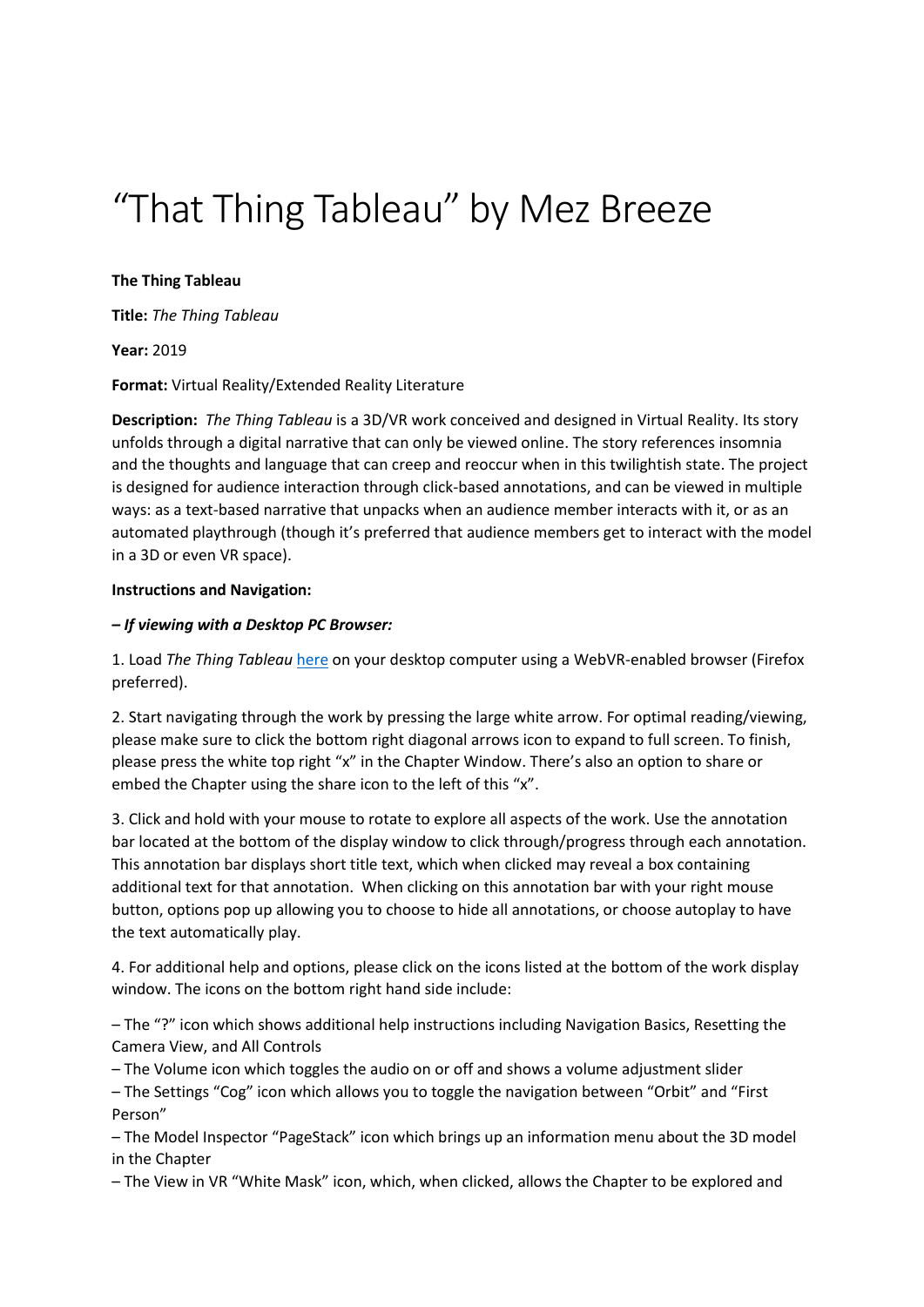read using a VR headset

– The Fullscreen "Double Arrows" icon which, when clicked, does what it says (surprise!).

### *– If viewing with a VR Headset (recommended option if VR Hardware is available):*

1. Load *The Thing Tableau* [here](https://sketchfab.com/3d-models/the-thing-tableau-3a6f8f31dbb74754bcf8ec6c353f1503) on your desktop computer or mobile phone using a WebVRenabled/Mozilla Firefox browser.

2. Press the large white arrow. For VR viewing (with a Vive headset/controller for teleportation if possible), please now click the bottom right-hand "View in VR" white mask icon at the bottom of the display window before putting on your VR headset. If using a Headset with controllers, you can teleport around the VR space (and even teleport into the model) using the same annotation selection process as is described above.

3.To go back to viewing via the browser, remove your headset and again press the "View in VR" white mask icon at the bottom of the display window.

## *– If viewing with a Mobile Device without VR Hardware (experimental option: if viewing using a horizontal orientation please follow the instructions for Desktop PC Browsers instead):*

1. Load *The Thing Tableau* [here](https://sketchfab.com/3d-models/the-thing-tableau-3a6f8f31dbb74754bcf8ec6c353f1503) on your mobile phone using an up-to-date WebVR enabled/ Mozilla Firefox browser (note: contains audio).

2. Start navigating through the work by pressing the large white arrow. For optimal reading/viewing, please make sure to click the bottom right diagonal arrows icon to expand to full screen. You may also be prompted to tap to play the soundtrack. To finish, please press the white top right "x" in the Chapter Window. There's also an option to share or embed the Chapter using the share icon to the left of this "x".

3. Use the white arrows located in the mid point of the left and right hand sides of the display window to read through each annotation. Using these arrows displays text with "+ more info" text lines which (when tapped) may reveal a textbox containing additional text for that annotation: please close this window using the white top right "x" after reading.

4. For additional help and options, please click on the icons listed at the bottom of the work display window. The icons on the bottom right hand side include:

– The "?" icon which shows additional help instructions including Navigation Basics, Resetting the Camera View, and All Controls

– The Volume icon which toggles the audio on or off and shows a volume adjustment slider

– The Settings "Cog" icon which allows you to toggle the navigation between "Orbit" and "First Person"

– The Model Inspector "PageStack" icon which brings up an information menu about the 3D model in the Chapter

– The View in VR "White Mask" icon, which, when clicked, allows the Chapter to be explored and read using a VR headset

– The Fullscreen "Double Arrows" icon which, when clicked, does what it says (double surprise!).

**Bio:** Mez Breeze crafts [VR sculptures/paintings,](http://mezbreezedesign.com/vr-gallery/) [VR + AR](http://perpetual-nomads.com/news/inanimate-alice-perpetual-nomads-early-access-release-now-out/) experiences, [games,](https://www.manchestersciencefestival.com/2017/09/award-win-delicate-duplicates/) [experimental](http://rhizome.org/editorial/2016/dec/15/mezangelle-an-online-language-for-codework-and-poetry/)  [storytelling,](http://rhizome.org/editorial/2016/dec/15/mezangelle-an-online-language-for-codework-and-poetry/) [Virtual Reality Literature,](http://thewritingplatform.com/2018/07/virtual-reality-literature-examples-potentials/) and othe[r genre-defying output.](http://cordite.org.au/essays/sidestepping-the-known/) In 1994 Mez first started using the World Wide Web to author digital works, and she hasn't slowed since. Current and past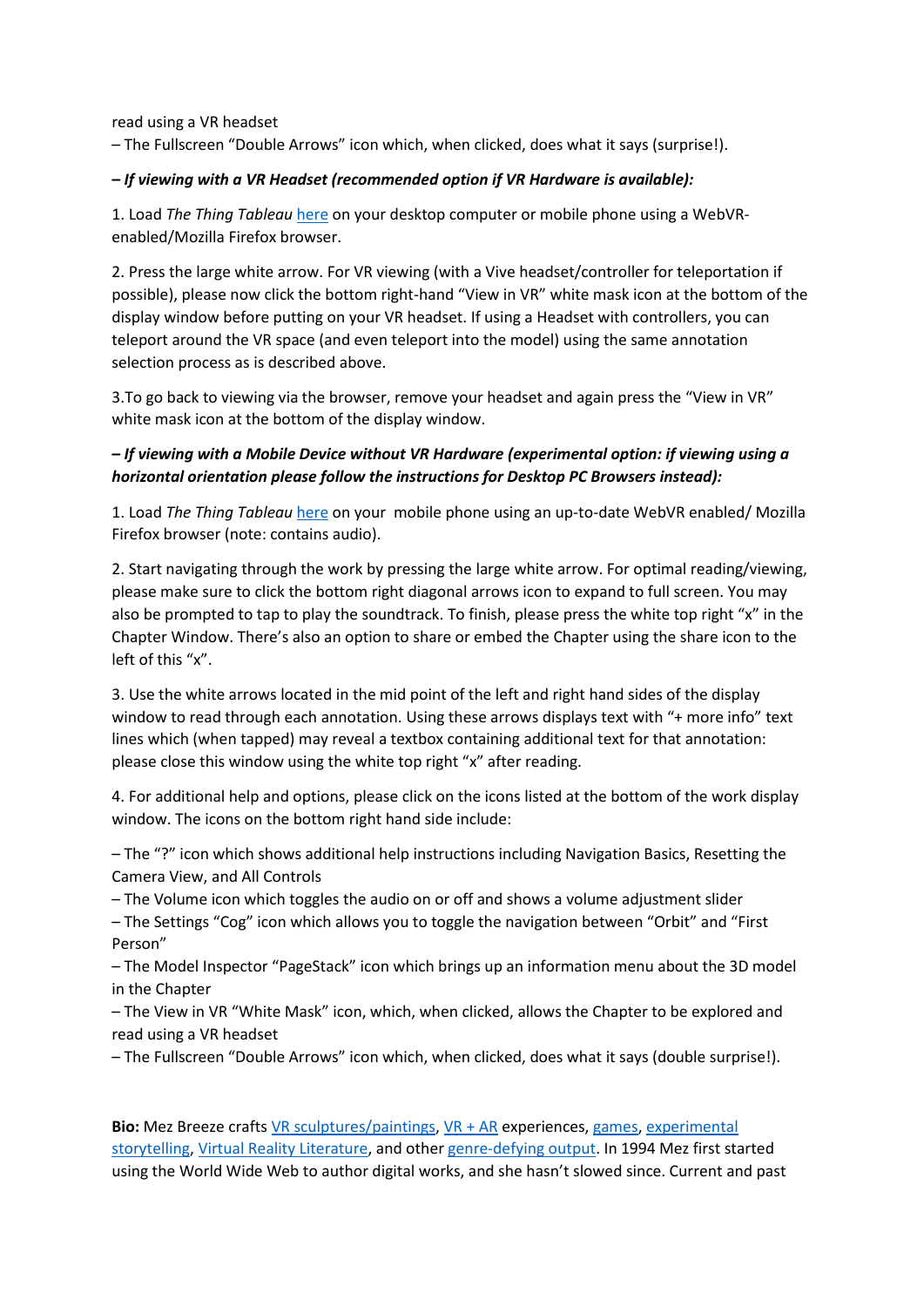tinkerings include the Virtual Reality Adventure *[Perpetual Nomads](http://mezbreezedesign.com/2018/11/08/perpetual-nomads-news-aplenty/)*, predicting the rise of Augmented Reality at *[The Next Web,](https://thenextweb.com/insider/2012/08/25/how-augmented-reality-will-change-way-live/)* exhibiting with the Third Faction Collective at *[World of Warcraft: Emergent](https://en.wikipedia.org/wiki/WoW%3A_Emergent_Media_Phenomenon)  [Media Phenomenon,](https://en.wikipedia.org/wiki/WoW%3A_Emergent_Media_Phenomenon)* and creating *[A Place Called Ormalcy](http://mezbreezedesign.com/vr-literature/a-place-called-ormalcy/)*, a dystopian Sketchfab-based VR Literature work. In January 2019, *A Place Called Ormalcy* was shortlisted in the 2018 If:book New Media Writing Prize, with Mez's in-progress Virtual Reality project *A Million and Two* also achieving an Honorable Mention in the Dot Award Category. In 2018, Mez partnered wit[h Microsoft,](https://www.microsoft.com/inculture/virtual-reality-artists-earth-day-mez-breeze/) Samsung and MasterpieceVR for their *[VR Influencers Sustainability Initiative](https://www.masterpiecevr.com/artist-spotlight)* where VR Artists were [invited to](https://www.microsoft.com/inculture/virtual-reality-artists-earth-day/)  [design](https://www.microsoft.com/inculture/virtual-reality-artists-earth-day/) models using a Windows Mixed Reality Headset. Also in 2018, Mez's Virtual Reality Literature Experience *[Our Cupidity Coda](http://mezbreezedesign.com/Our-Cupidity-Coda)* made the finals of the 2018 EX Experimental New Media Art Awards, while also making both the 2018 Opening Up Digital Fiction Writing Competition and the 2018 Queensland Literary Awards for Digital Literature Shortlists. In November 2017, *[This Golden Stance](http://mezbreezedesign.com/2017/11/02/2017-international-festival-of-virtual-reality-las-ranetas/)* was showcased at the Las Ranetas International Festival of Virtual Reality (alongside the Oculus Story Studio produced *Dear Angelica* and Sony's *Snatch*): as of May 2018, this VR Sculpture is now on official display at the [Museum of Other Realities.](http://museumofotherrealities.com/) In 2016, Mez took up an invite from the digital arts organisation Rhizome to have work memorialized in thei[r Net Art Anthology:](http://rhizome.org/editorial/2016/dec/15/mezangelle-an-online-language-for-codework-and-poetry/) in January 2019, this Anthology also [launched](https://www.newmuseum.org/calendar/view/1477/all-our-visited-links) in print book form. Her co-developed narrative game *[All the Delicate](http://store.steampowered.com/app/531140/All_the_Delicate_Duplicates/)  [Duplicates](http://store.steampowered.com/app/531140/All_the_Delicate_Duplicates/)* has won [multiple awards,](https://lareviewofbooks.org/article/electronic-literature-turns-a-new-page-breeze-and-campbells-all-the-delicate-duplicates/) including the 2015 Tumblr International Arts and Media Prize, 2016 Best Overall Game at the Game City Festival, and the 2017 Dundee Game Design Award in the Best Experimental Game Category. *[#PRISOM](http://prisom.me/)*, Mez's co-developed 2013 Augmented Reality Game was commissioned for the International Symposium on Mixed and Augmented Reality. Academic James O'Sullivan describes *#PRISOM* as: "*…the digital equivalent of Orwell's 1984*". Mez's projects are taught worldwide. Her works reside in Collections as diverse as The World Bank, Cornell's Rose Goldsen Archive and the National Library of Australia. She is also in the process of developing a comprehensive career archive with Duke University's Curator Collection team: this [archive](https://www.youtube.com/watch?v=p5nyrspRHsY&feature=youtu.be&t=1317) is to be housed at the Rubenstein Rare Book and Manuscript Library. Mez currently serves as an Advisor to th[e Mixed Augmented Reality Art Research Organisation,](http://marart.org/#/home) an Editorial Board Member of the Digital Journal Thresholds, a co-founder of the [XR Artists Collective,](http://xrartistscollective.com/) and is a Senior Research Affiliate of the [Humanities and Critical Code Studies Lab.](http://haccslab.com/)

**Images:**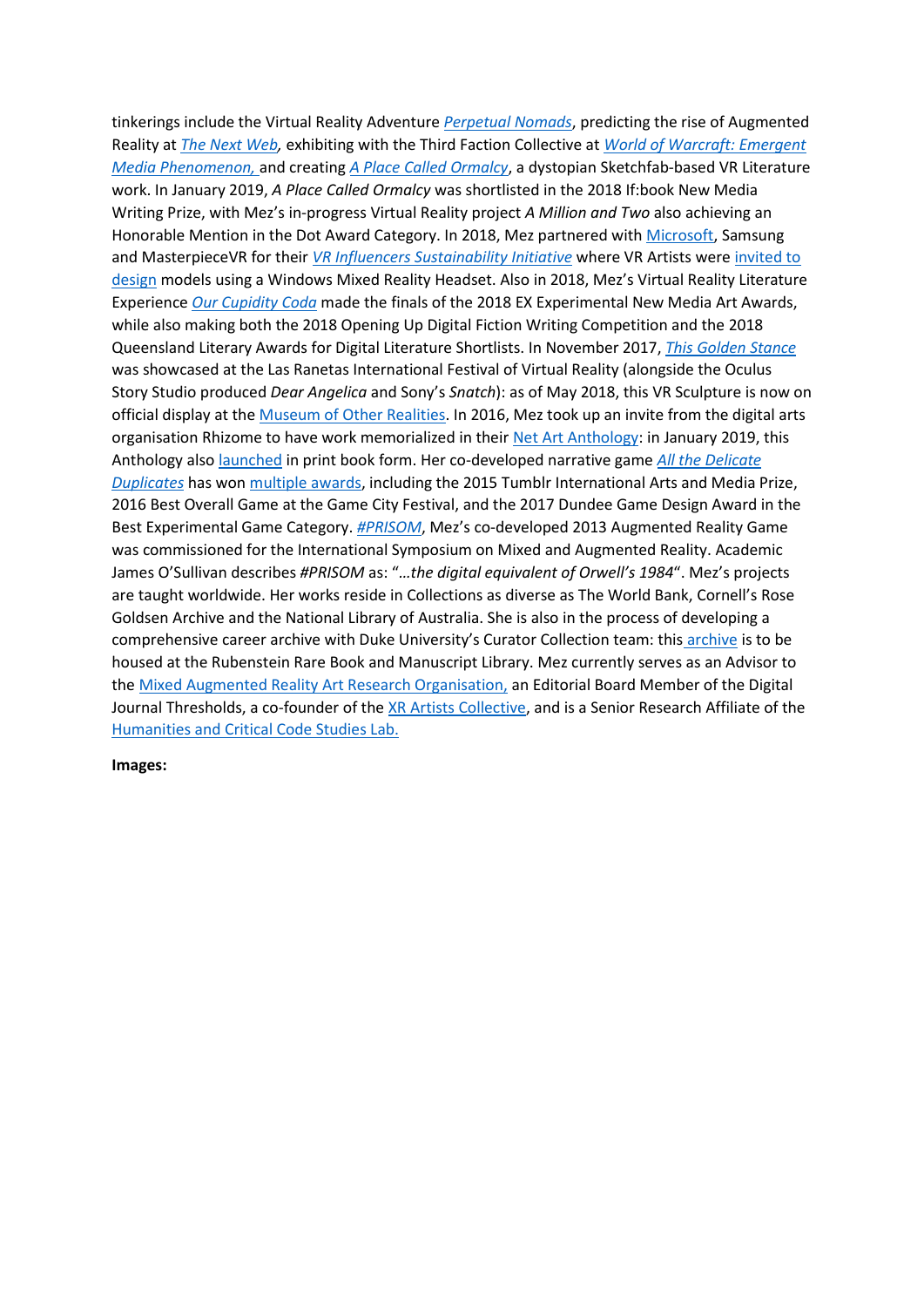